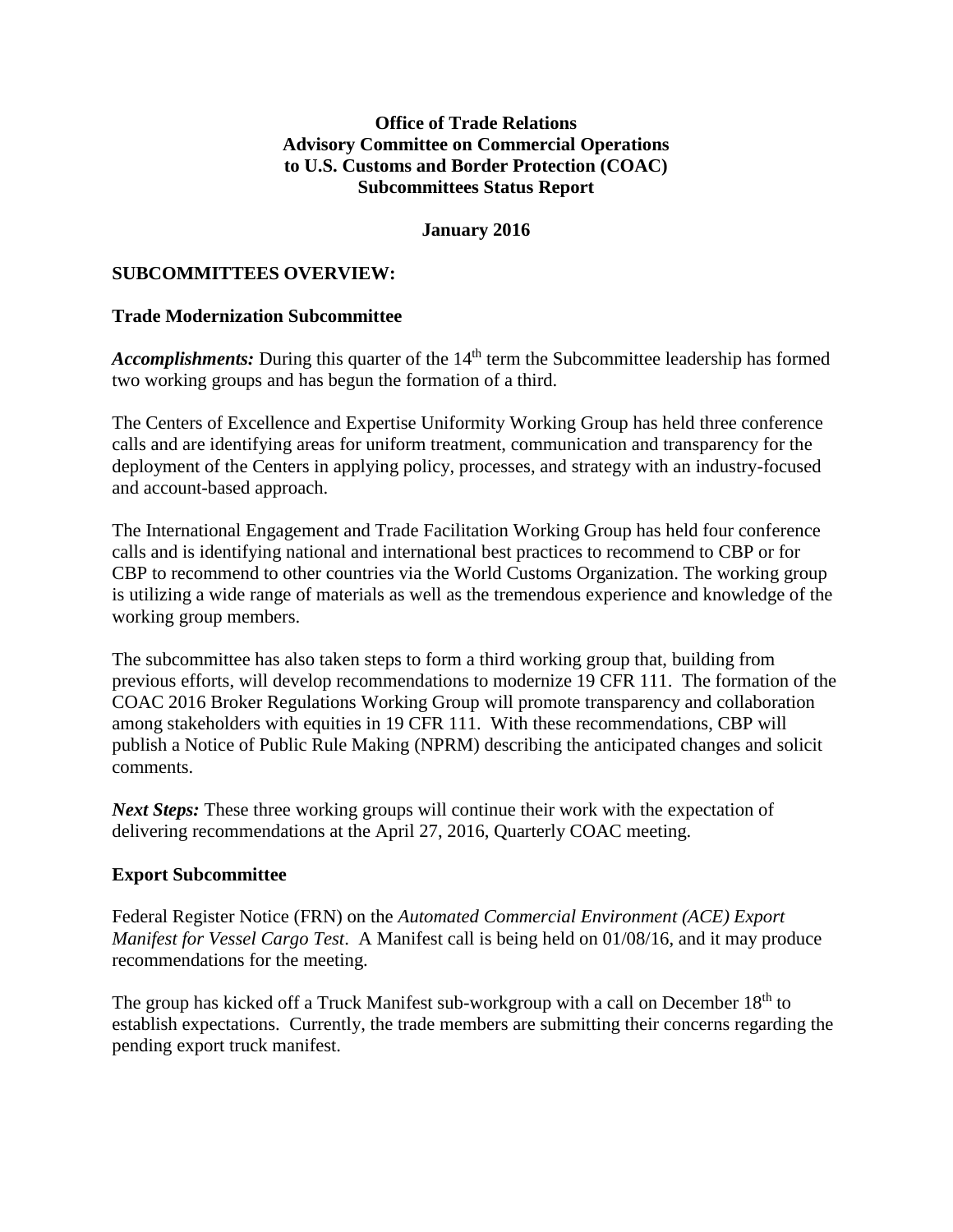The Option 4 Working Group ended its hiatus, and it has rechristened itself the Post Departure Filing group.

*Next Steps:* During the next call (01/29), the Manifest Truck sub-workgroup will begin discussion of land border supply chain operations (on both borders) and their concerns/issues for the pending truck manifest.

A tabletop exercise is being developed on how post departure filing will fit with advanced manifest requirements.

### **One U.S. Government (1USG) at the Border Subcommittee**

Accomplishments: To date the 14<sup>th</sup> Term 1USG Subcommittee approved twenty two recommendations. Six of the 22 recommendations were specific to the Consumer Product Safety Commission and the remaining 16 recommendations were related to ACE/Single Window implementation.

During this quarter of the  $14<sup>th</sup>$  term the Subcommittee has focused on the North American Single Window Vision Working Group (NASW WG) which held five sessions with a focus on what is the North American Trade Communities expectation and vision of a North American Single Window and how is this vision aligns with the North American Leaders Summit milestones.

Also this quarter, the Subcommittee held strategic discussions regarding trade readiness, Partner Government Agency readiness and trade feedback on PGA pilots, CBP readiness, overall communications and metrics. FDA provided the COAC an update on their pilot efforts on Monday December 7, 2015.

*Next steps:* The North American Single Window Vision Working Group will continue to meet during the next quarter and closely follow the developments of ACE and activities related to the North American Leaders Summit, the Beyond the Border Initiatives and the 21<sup>st</sup> Century Border project. It is planned that, after the January 13th quarterly meeting, this working group will invite government partners from the Canadian Border Services Agency (CBSA) and Mexico's Servicio de Administración Tributaria (SAT) to join the working group.

### **Trade Enforcement and Revenue Collection (TERC) Subcommittee**

*Accomplishments:* During this quarter of the 14<sup>th</sup> term, the Subcommittee met twice to discuss CBP's requirements under the Trade Facilitation and Trade Enforcement Act of 2015 (HR 644). These ongoing discussions will evaluate how domestic industry will benefit from the trade enforcement focus that is being established within the Centers of Excellence.

The Antidumping and Countervailing Duty (AD/CVD) Working Group continues to have discussions on how CBP, the Department of Commerce (DOC) and trade can work together to implement more effective communication and education tools to improve enforcement and facilitate legitimate AD/CVD importations.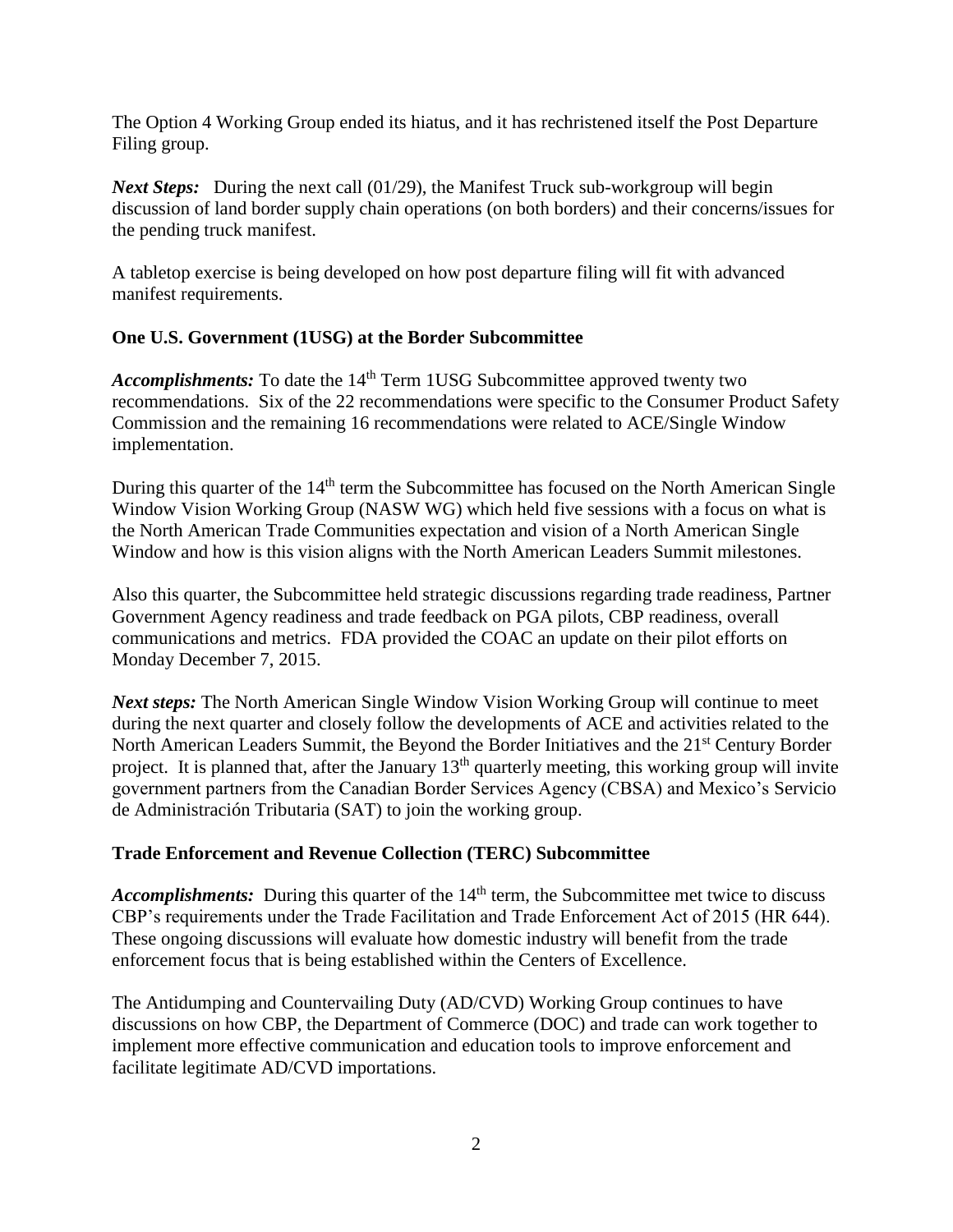The Intellectual Property Rights (IPR) Working Group continues to have discussions on potential recommendations, the Known Importer Program, Notifications to Rights Holders, Abandonment (Express) Pilot 1 and the Trade Survey.

*Next Steps:* The Subcommittee and Working Groups will continue to address new and carry over topics from the previous COAC term in its efforts to collaborate with CBP to improve enforcement of the trade laws of the United States and the collection of duties and fees. A Bond Working Group has been established and the first call is schedule on January 21, 2016.

## **Global Supply Chain (GSC) Subcommittee**

Accomplishments: During this quarter of the 14<sup>th</sup> term the primary subcommittee focus was on the Pipeline Working Group (PWG). The PWG met five times this quarter and has engaged in detailed discussions that has identified both CBP and industry business practices that provide opportunities for joint pilots and consensus agreements on areas of mutual concern.

*Next Steps:* CBP is working with a pipeline operator of natural gas to implement a CBP ruling (HQ H256573) that requires submission of in-bond information for merchandise transiting the U.S. The PWG would also like to begin the process of identifying regulatory needs for pipeline movement in the following areas:

- Automated submission of declarations/manifest by pipeline operator/carrier;
- Automated filing of entries;
- Point of entry release and port entry identification;
- Importer of record determination;
- Standardization of procedures and establishment of business model based processes;
- Bonding requirements Carrier Bonds

# **Trusted Trader (TT) Subcommittee**

*Accomplishments:* Since the last quarterly COAC meeting in October, the Trusted Trader Subcommittee has met twice as a full committee. At the meetings, the Subcommittee discussed the future vision of an enhanced Trusted Trader Program based on the concept of a "continuum of engagement" between the trade, CBP and the PGAs, received a briefing on CBP's fact finding trip to review AEO programs, and reviewed the status of the COAC recommendations from the  $13^{\text{th}}$  term.

The Subcommittee received, reviewed, and discussed Trusted Trader program documents related to the Trusted Trader strategy and the incentives outlined in the Federal Register Notice for the Announcement of Trusted Trader Program Test, specifically the Advance Release Program.

Based on these discussions, the Subcommittee formulated, discussed, and agreed upon the following recommendations to be presented and voted on by the full COAC at the January public meeting:

1. COAC recommends that CBP formalize a vision of an enhanced Trusted Trader Program. The enhanced Trusted Trader Program should consider inclusion of partner government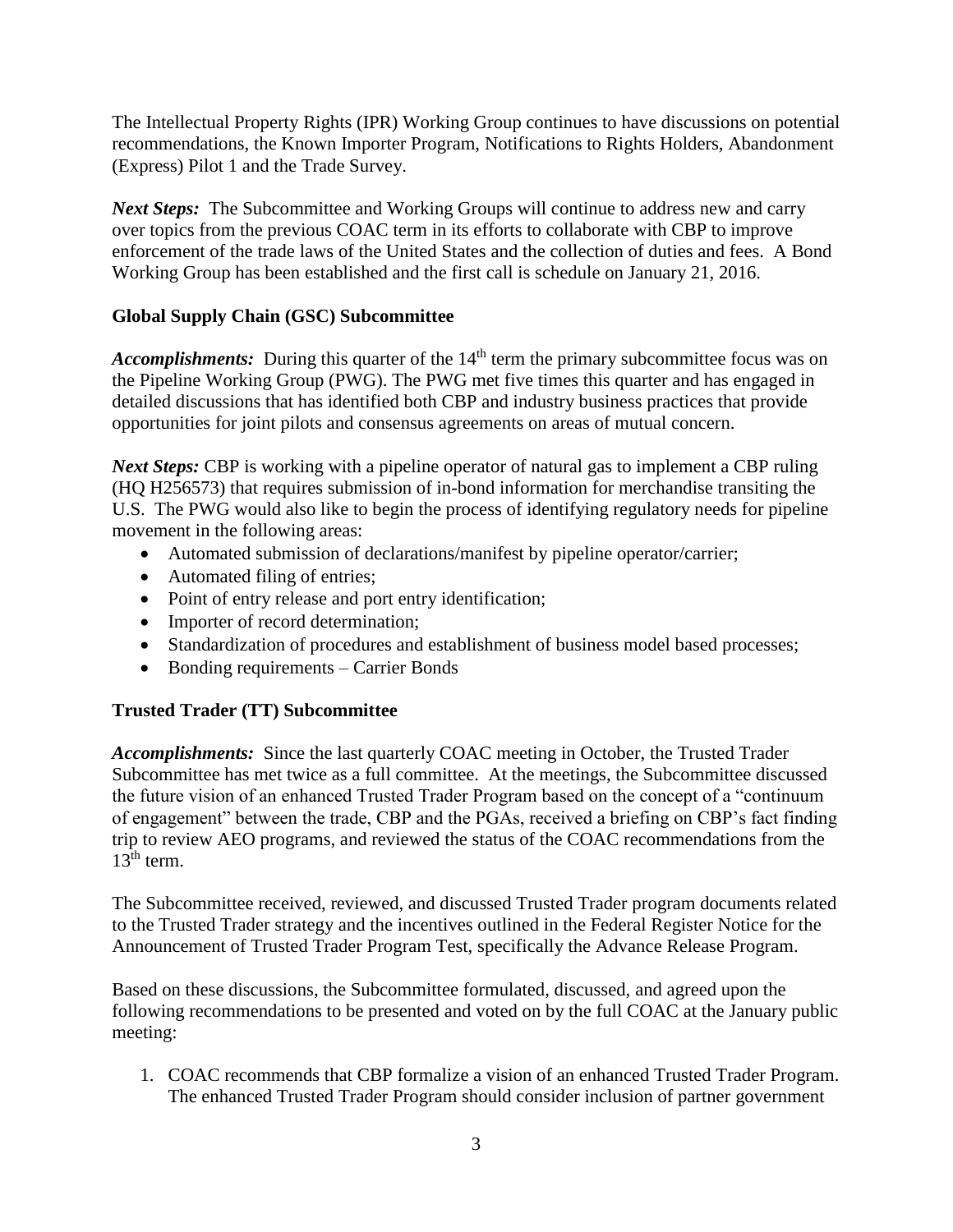agencies, flexibility in participation based on supply chain roles (importer, exporter, carrier, etc.), and be built on a foundation of national and international interoperability to provide facilitation to global supply chains. This enhanced Trusted Trader Program should be both beneficial and attainable for all sizes and types of businesses by being scalable, achievable and by providing tangible benefits.

- 2. COAC recommends that CBP communicate this vision to both existing members of the C-TPAT and ISA programs as well as the trade at large. Communication should include information on participation eligibility, application processes, validation processes, reporting requirements and incentives available to the trade for participating in these programs.
- 3. COAC recommends CBP publish a timeline for when they will extend the "Trusted Trader Program Test Incentives" as listed in a notice published in the Federal Register (79 FRN 13992) on June 16, 2014, to existing members of C-TPAT and ISA.

*Next Steps:* CBP will provide the results of the program and the program documentation to the Subcommittee. The Subcommittee will work to formulate recommendations in the following areas:

- The criteria used in the selection and assessment of the participants;
- The capability to meet national and international Trusted Trader program requirements;
- The future objectives of the program and the strategy to expand participation in the program;
- The transition plan for existing members of C-TPAT and ISA;
- Opportunities to streamline and improve the existing process; and
- Additional Trusted Trader benefits that focus on facilitation, cost savings, supply chain efficiencies, international interoperability, and simplification.

### **Trusted Trader Strategy**

The Subcommittee will provide input to CBP on the development of a new Trusted Trader Strategy document to align with the current thinking on the tenets of an enhanced Trusted Trader program that is built around the concept of a "continuum of engagement" that allows for flexibility, scalability, and attainability for multiple business models, is globally aligned with AEO programs and MRAs, includes PGAs, and provides tangible benefits.

### **Strategic View**

The Subcommittee will continue to monitor activities of other COAC subcommittees where the Trusted Trader concept intersects such as the Export Subcommittee's Option 4 Working Group, the 1USG's North American Single Window Vision Working Group, the Trade Modernization Subcommittee's work on the Centers of Excellence and Expertise and International Engagement, and the work of the Global Supply Chain Subcommittee on C-TPAT and International/AEO alignment.